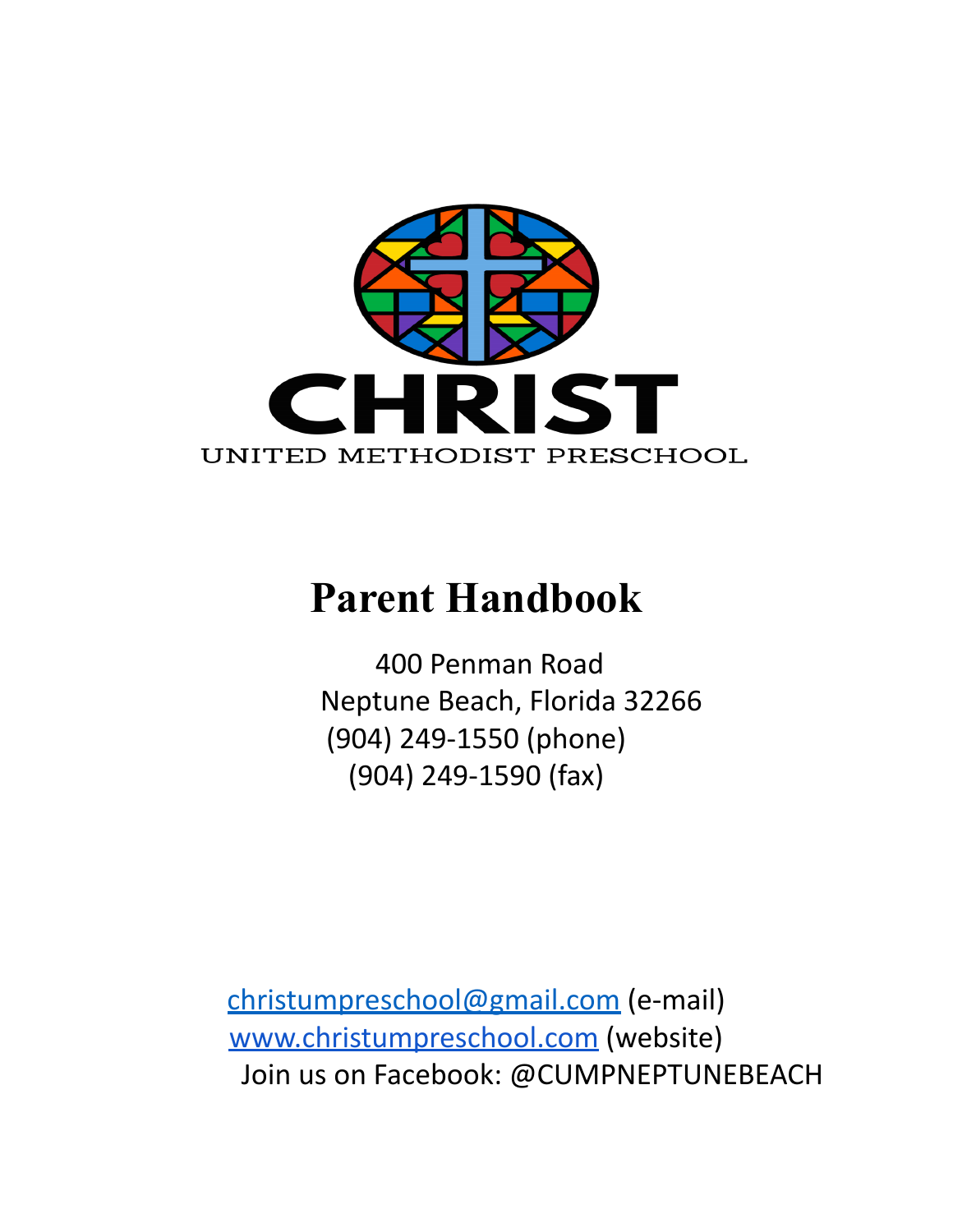## **Welcome**

Welcome to Christ United Methodist Preschool.

We are grateful that God has brought you to our preschool.

Our preschool has been proudly serving the Jacksonville Beaches area since 1960.

Every child in our care is an individual, created by God and loved.

We are licensed by the state of Florida by the Department of Children and Family Services. Our license number is C04DU0542. We are also a 501c3 organization.

We are members of the United Methodist Association of Preschools and we are currently seeking accreditation with them.

**"Train a child in the way he should go, And when he is old he will not depart from it." Proverbs 22:6**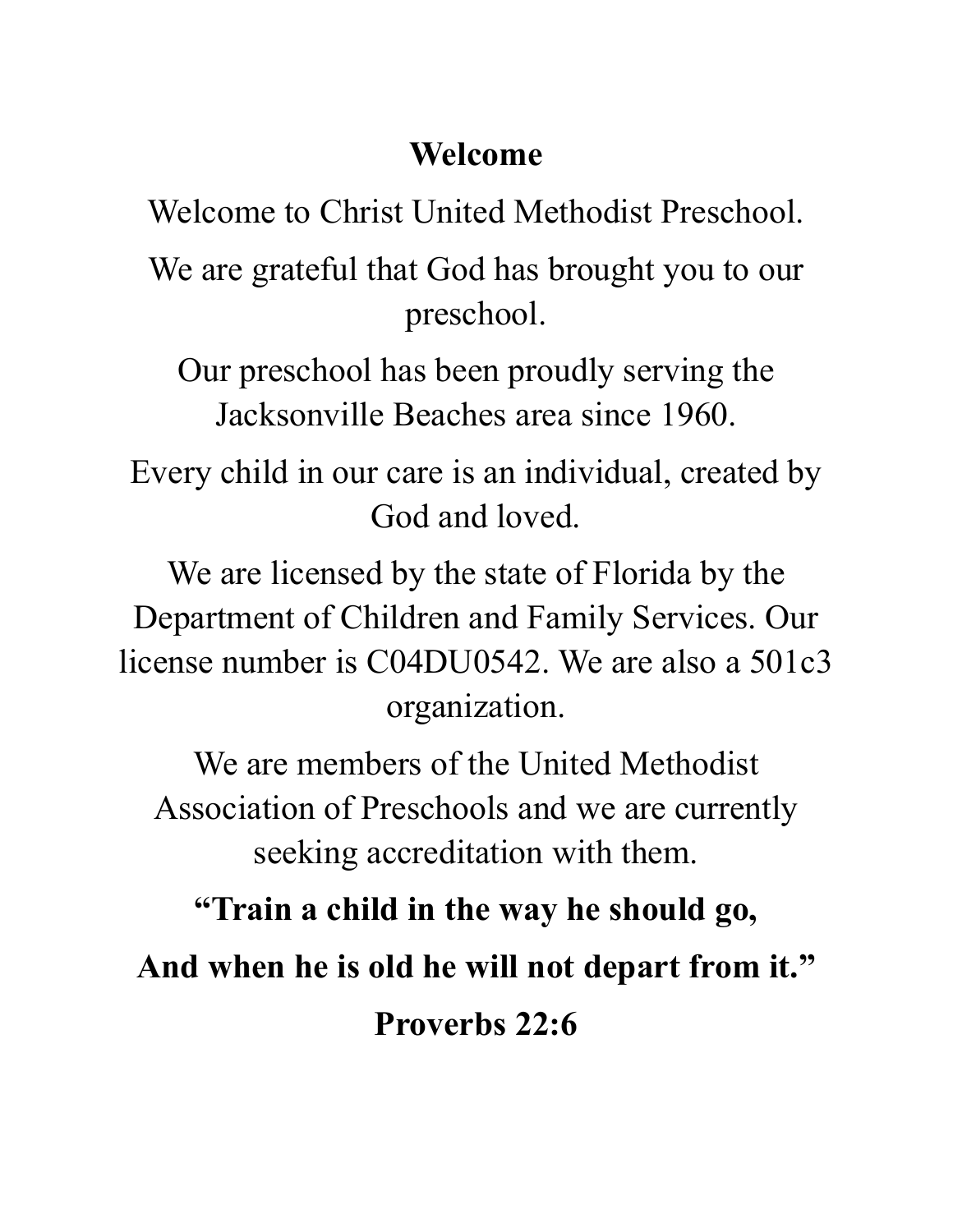A letter from the Directors  $\sim$ 

Dear Parents,

It is our privilege and joy to work here at CUMP as directors. The safety and well-being of your children is our number one concern. We are committed to providing a fun, healthy, Christian environment for them to learn, grow, and develop. We love to share Jesus with them, and teach them how to love one another, because He first loved us.

We believe communication is the key to a good working relationship between parents, teachers, and administrators. Please feel free to stop by the office, send us an email, or call at any time. We value your input and want to know of any concerns you may have.

We love our little preschool and know you will too!

Joyfully Directing Together, Laura & Lindsey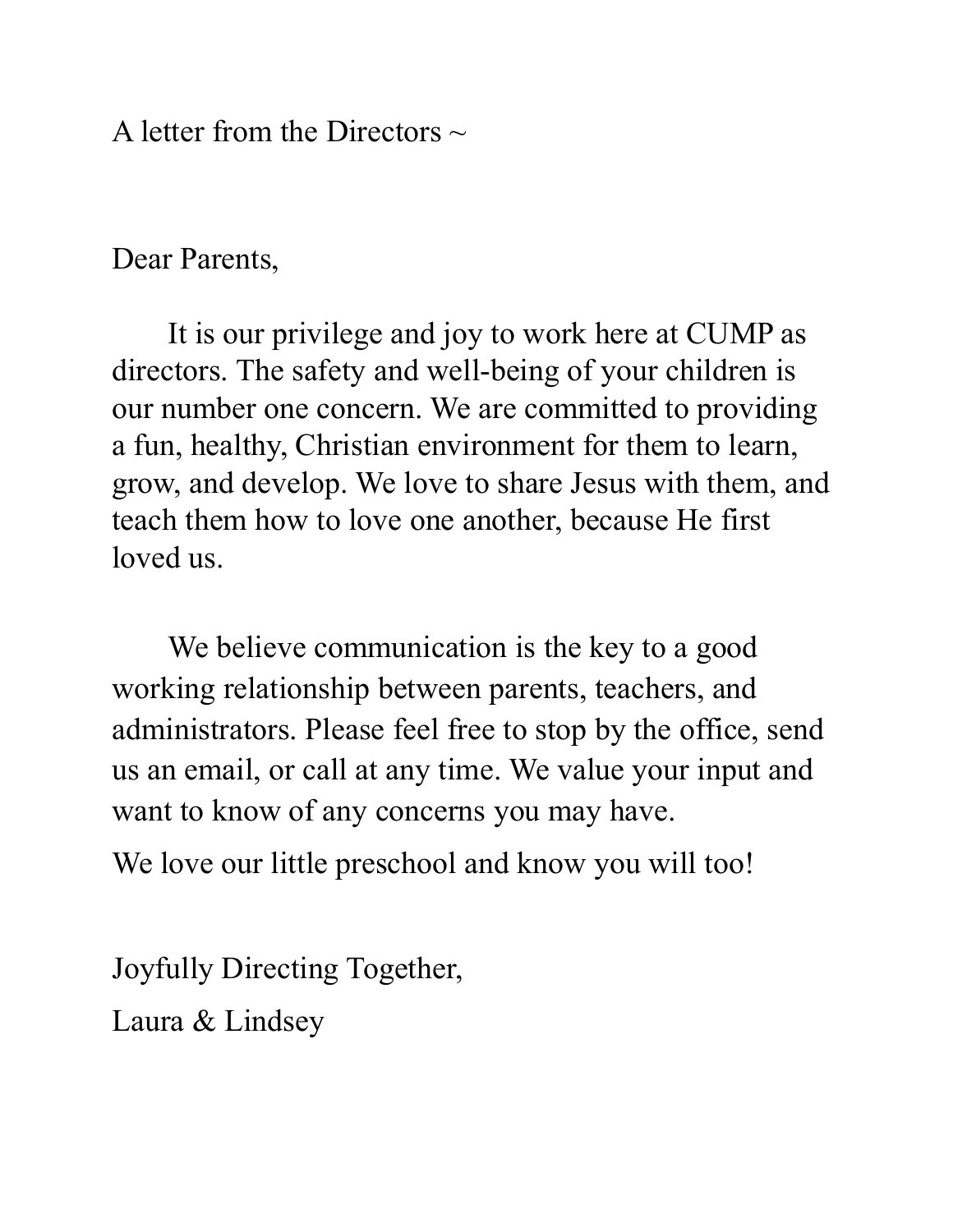My name is Nelson Cowan and I serve as the pastor of Christ United Methodist Church. I wanted to take the opportunity to introduce myself to you. I am a Jacksonville native (Duuuval!), who grew up in the San Marco area of town. I then stayed in-town for college at UNF (Go Ospreys!), before heading off to other educational and professional endeavors. I'm an ordained minister, a musician, and an adjunct professor at several institutions (Emory University, Drew University, and Wesley Theological Seminary). My wife, Samantha, is also a pastor in the UMC. We've been married for 7 years and are the parents of Cameron, who's excited to be in the Angelfish classroom at CUMP this year!

In addition to introducing myself to you, I wanted to make sure you knew about the opportunities we have for you at Christ Church. We have 2 Sunday worship experiences. At 10:15AM, we have a traditional worship service, which includes nursery care for our youngest worshipers and children's activities for those who are a bit older. At 6PM, we offer our RampUp service, which is intentionally informal, family-focused, and features a contemporary worship band. We also have youth opportunities for your older children and lots of opportunities for you to connect either through a small group, Sunday school class, or outreach opportunity. We are very involved in the community around us and would love to have you join us in any of those efforts.

We view the families of the preschool and the church as one cohesive unit. How can we help you teach your children not just necessary skills for education and life but also about a God who loves them? One way we do this is through our "Preschool Connection" time, where we introduce different characters from the Bible (acted out by church members) and teach your children about important Bible lessons. We also provide a music program and a weekly chapel time. As part of the "Preschool Connection" time we will be sending memory verses home with our older children and prayers home with our younger children. We hope to help your child and your entire family connect with God. If there is anything that I can do for you or for your family, please let me know. I am the pastor not just of this church and its members, but also to the preschool and the greater community. I look forward to meeting you and seeing you around the church or at the many wonderful preschool events! I'm so blessed to serve here at Christ United Methodist, and I look forward to getting to know you and watching as our children grow and learn throughout the year. Pastor Nelson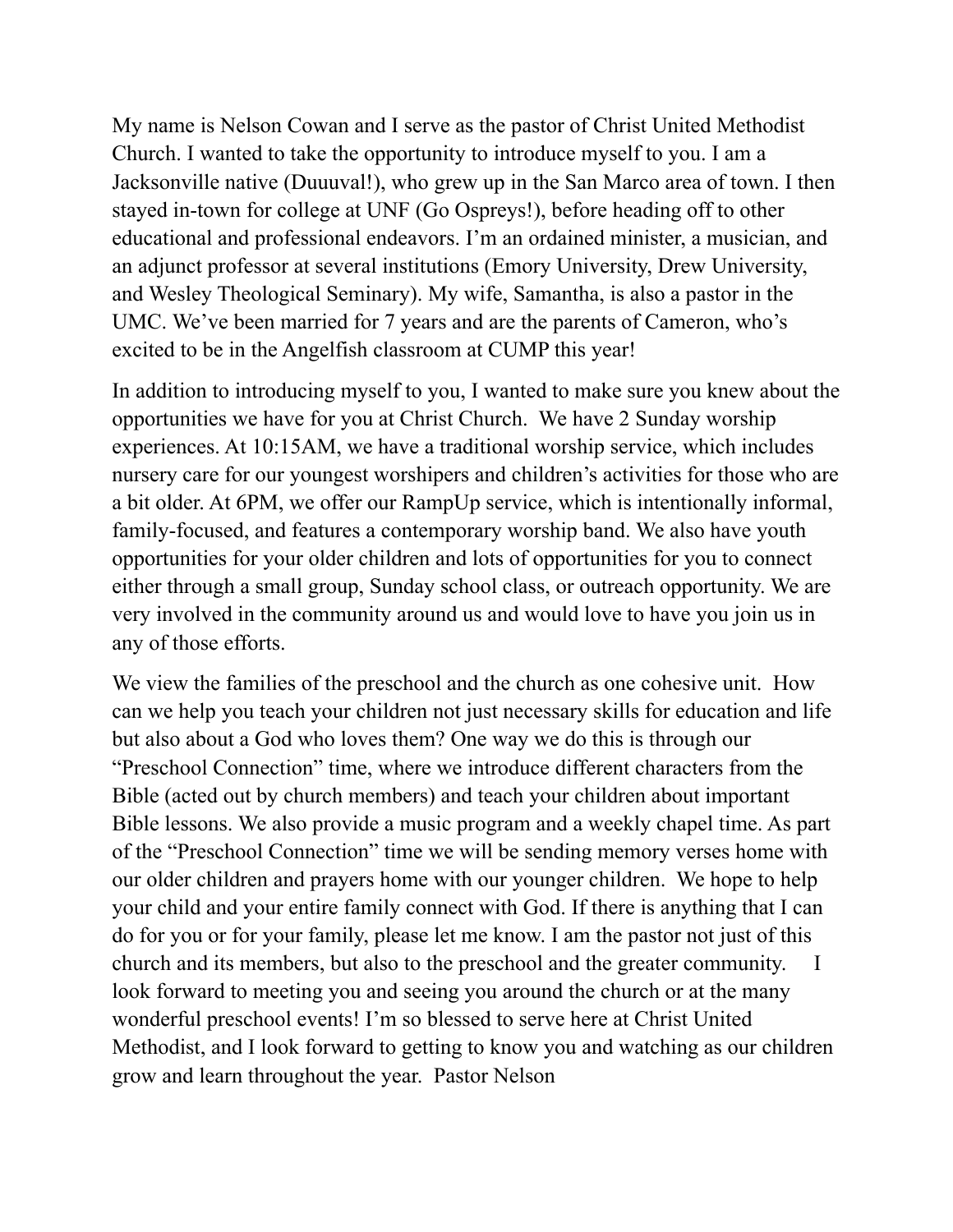*Please read this handbook in its entirety. Recognize that our rules and regulations are in place to promote a clean, safe, and fun environment in which to facilitate learning. We require that all parents and preschool staff always adhere to all of our rules. We will hold you to these expectations while your child attends our preschool.*

#### **Mission Statement**

Our mission at Christ United Methodist Preschool (CUMP) is to offer our community a safe, healthy, and age appropriate learning environment that teaches children about God's love and prepares a child for elementary school. We provide every child the opportunity to develop spiritually, academically, physically, emotionally, and socially through constructive play, a Christian curriculum, and resource programs.

### **Purpose**

The purpose for Christ United Methodist Preschool is to be a part of the overall mission of Christ United Methodist Church of Neptune Beach, Florida. CUMP exists as a not for profit outreach to the community by assisting parents with their role as early educators. Our responsibility is to promote a child's growth in spiritual, academic, physical, emotional and social areas of development. We seek to create a nurturing environment that is safe, healthy and age appropriate for the children in our care. Our goal is to teach children about God's love and prepare each child for a successful transition to an elementary school environment.

#### **Our Philosophy of Education**

At CUMP, we view our preschool ministry as a service to the families and children of our community who desire quality Christian childcare and academic enrichment for their child beginning at six weeks through the Voluntary Pre-Kindergarten (VPK) program. Our goal is to provide an early education program that develops the whole child (spiritually, academically, physically, emotionally, and socially) by providing a preschool experience of lasting value with biblical values and principles woven throughout.

Based on the philosophy that young children learn best through play and hands on experiences, we provide developmentally appropriate opportunities for them to explore, make discoveries, and learn respect for themselves and others. The classrooms are set up to provide opportunities for free play, large and small group activities, and individual needs.We strive to instill in each child that they are valued and loved by God. We firmly believe that all children are wonderful gifts from God to be cherished and nurtured.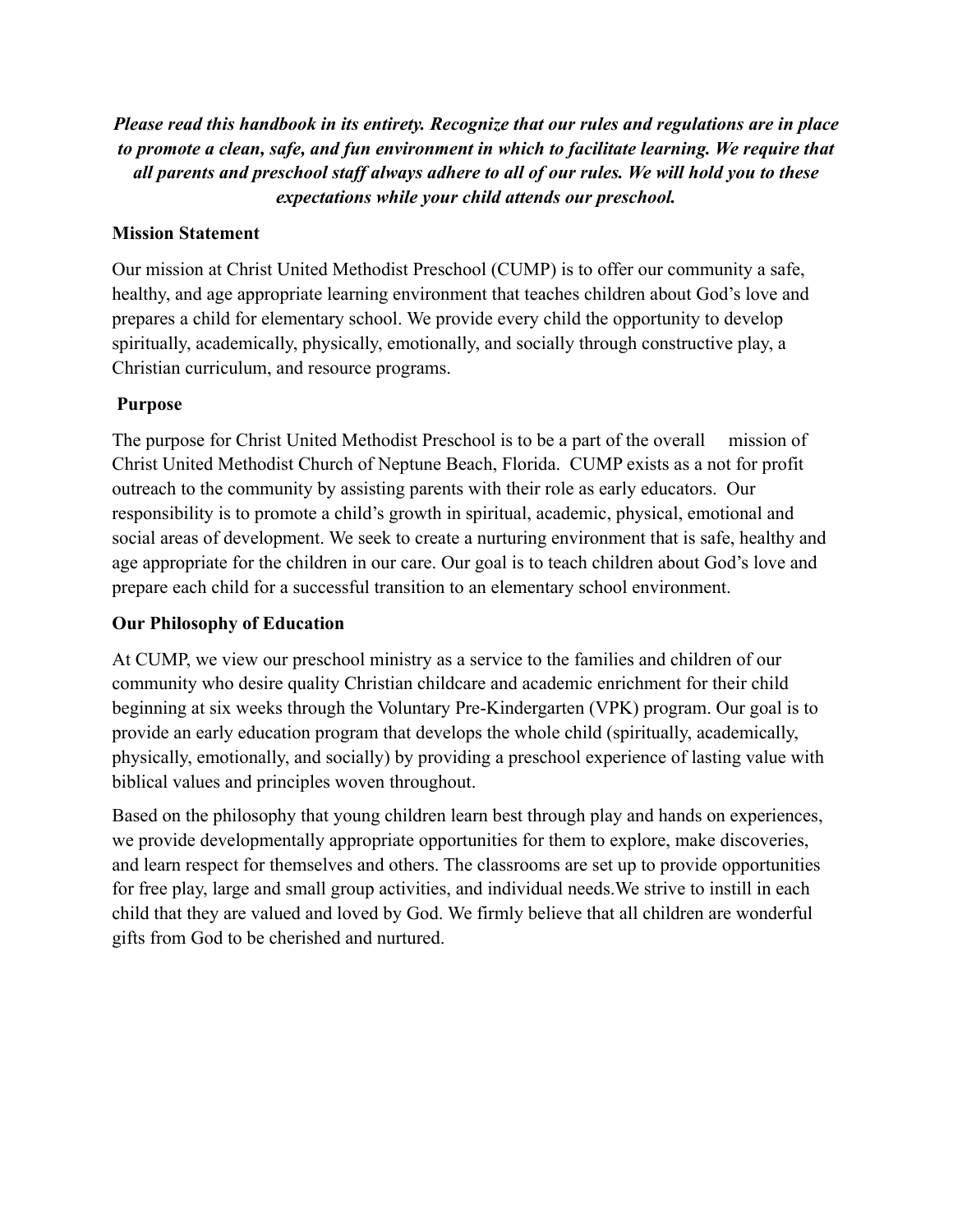#### **Statement of Faith**

We believe:

- There is but one living and true God, everlasting, without body, and of infinite power, wisdom, and goodness; the maker and preserver of all things, both visible and invisible. And in unity of this Godhead there are three persons, of one substance, power, and eternity – The Father, Son, and Holy Spirit.
- The Holy Bible, Old and New Testaments, reveals the Word of God so far as it is necessary for our salvation. It is to be received through the Holy Spirit as the true rule and guide for faith and practice.
- We believe in Jesus Christ, truly God and truly man, in whom the divine and human natures are perfectly and inseparably united. He is the eternal Word made flesh, the only begotten Son of the Father, born of the Virgin Mary by the power of the Holy Spirit. As ministering Servant he lived, and suffered and died on the cross. He was buried, rose from the dead and ascended into heaven to be with the Father, from whence he shall return. He is our eternal Savior, Mediator, Intercessor, and Judge.
- We are accounted righteous before God only by the gift of faith in Jesus Christ and that only by God's grace, not by our own works, are we saved. Our faith is evidenced through love of God and our neighbor.
- In the spiritual unity of believers in our Lord Jesus Christ.
- In the present ministry of the Holy Spirit who leads all persons through faithful response to the gospel into the fellowship of the Church, and comforts, sustains and empowers the faithful and guides them into all truth.

### **Objectives**

- To instill in each child the personal knowledge of God's love for them through a Christian curriculum.
- To provide an environment in which each child is accepted as an individual of great value and precious in the Lord's sight.
- To provide a preschool where a child can develop spiritually, academically, physically, emotionally, and socially.
- To develop relationships of mutual trust and respect with adults and peers, understand perspectives of other people, and be compassionate.
- To understand and respect social and cultural diversity.
- To develop a positive self-concept and attitude toward learning, self-discipline, self-control, and a sense of belonging.
- To develop curiosity about the world, confidence as a learner, creativity, imagination, and personal initiative.
- To gain knowledge about the care of their bodies and maintain a desirable level of health and fitness.
- To have a successful transition to an elementary school environment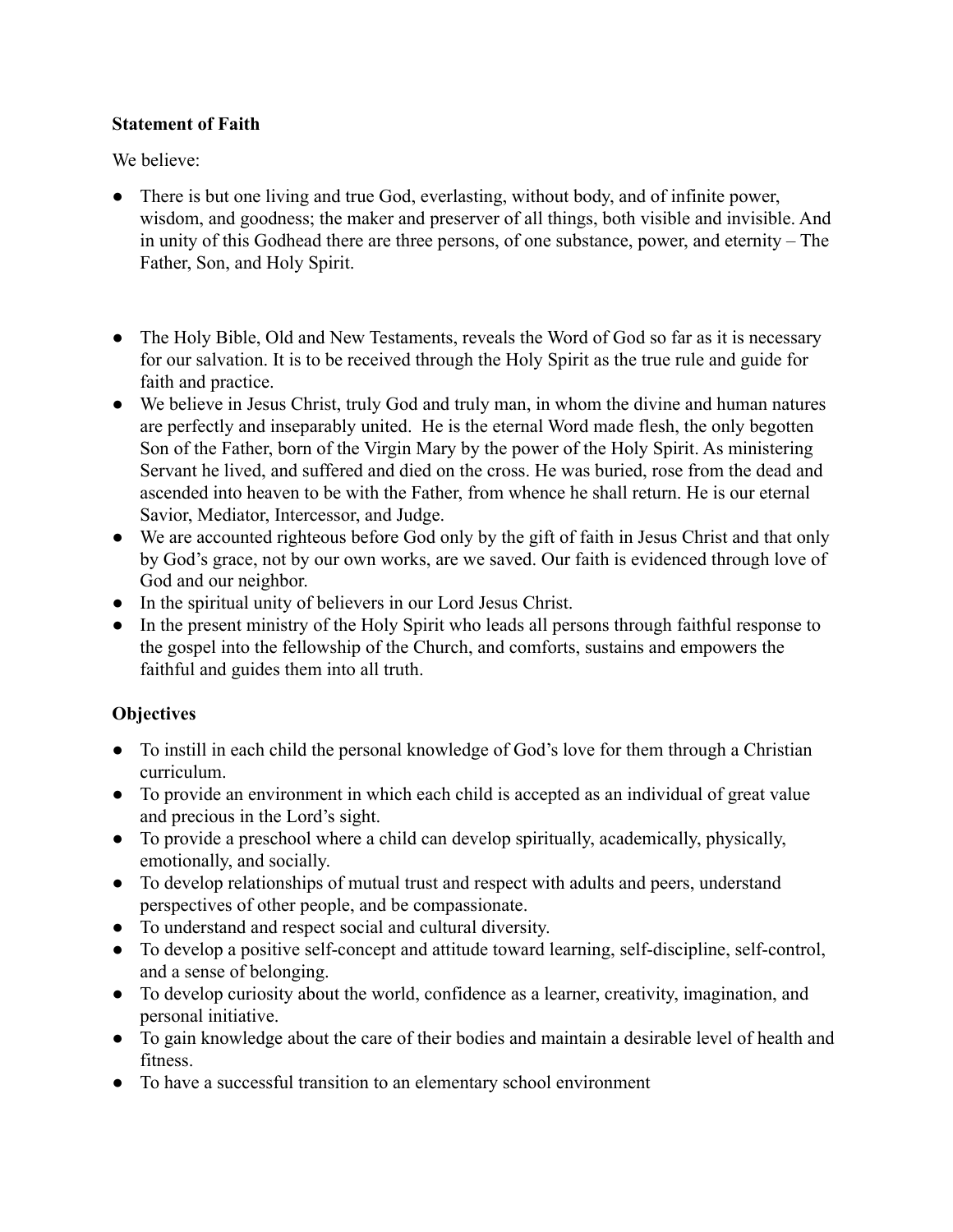#### **Parent Teacher Communication**

Communication between parents and teachers is essential in the education of a child throughout their school years. Every child ages 1 and up, is provided with a red folder at the beginning of the school year. This folder is essential for communication between the preschool office, parents and teachers. The folder may contain homework, class work, a calendar of events, behavior notifications, or letters from the office or teacher. Please make sure this accompanies your child to school each day.

In the event you need to speak to your child's teacher for more than a moment, please call the preschool office to make an appointment. Talking to your child's teacher during classroom hours takes their attention away from their primary responsibility of ensuring the safety of all the children. Cell phones at school are for emergency use only. We are happy to help you set up a conference as needed.

#### **Preschool Board**

The purpose of the Preschool Board is to assist in developing policy, and aid the Director in administering the program of the preschool. The board is composed of the Preschool Director, Assistant Director, Preschool Teacher Representative, Director of Children's Ministries of the Church or Church Pastor, no more than three church members, and no more than two parent representatives.

#### **Miscellaneous Information**

- 1. Please notify your child's teacher of any changes or problems your child may be experiencing. Divorce, moving, new animals in the home, death in the family, etc. are all examples of things we need to know about your child's environment. We have found that even the smallest of things could affect a child's behavior and hinder his or her learning experience in the classroom. All information will be kept confidential.
- 2. Please notify the office immediately if there are any changes with phone numbers, e-mail addresses, residency, or allergies. It is important that we have your current information in case of emergencies or for parent/teacher communications.
- **3. If you ever have a question or concern, please let us know.**
- 4. **Immunization Records** (expires when shots are needed again) and **School Health** forms (expires every 2 yrs.) must be kept up to date in order to attend school.

**\***It is possible that a child will be in the school without their shot(Religious exemptions).

We work very hard to provide young children with a happy, positive introduction to school. This is most frequently accomplished through the combined efforts of the teacher and the parents/guardians. However, if we feel we are not the most appropriate place for your child to have a positive learning experience, or he or she is hindering others from having a positive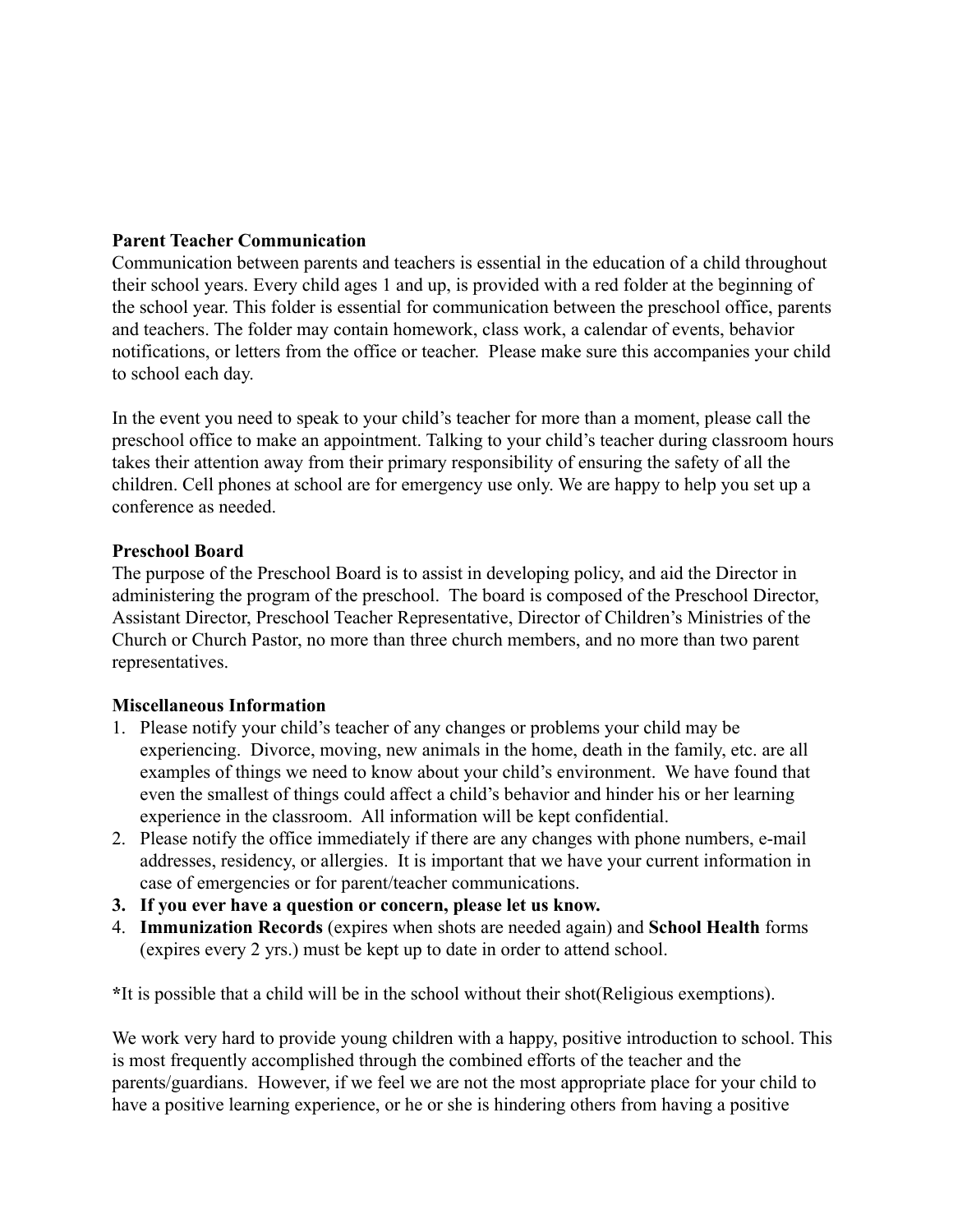learning experience, we reserve the right to ask the parents/guardians to seek another preschool facility.

5. If you are in need of child care assistance(school readiness), Voluntary Prekindergarten, or Child Care Resource and Referral, please call (866) 3573239 or visit www.floridaearlylearning.com

#### **Infants/Toddlers**

Parents with infants will supply all food/ formula. Bottles in the infant room should be brought in prepared by the parents. Each infant should have at least three 5oz bottles daily (four bottles if staying over 8 hours during the day). All bottles, lids, food containers, and bags must be **labeled with the first and last name** of the child in care and taken home to wash at night.

Parents will supply diapers or pull-ups and baby wipes. Please keep enough diapers at school for your child to have plenty for the day.

Breastfeeding moms are welcome to feed their infants in the infant room or in a quiet room adjoining the infant room. We are happy refrigerate and use breastmilk too. Please ask the Infant Room teachers for more information regarding breastfeeding.

#### **Biting Policy**

Biting is a normal stage of development for young children who are teething and are still developing their language skills. It is usually a temporary condition that is most common between 13 and 24 months of age. For safety and health concerns, we take biting seriously. We try to make every effort to extinguish the behavior quickly and to balance our commitment to the family of the biting child to that of other families.

If a child bites more than once in the same day, parents will be called and the child will be sent home. This is to protect all the children in our care. If the biting behavior continues, and we feel we have made every effort to make the program work for the biting child, we will ask the family to withdraw the biting child.

#### **Child Abuse and Neglect**

All teachers and staff who work in contact with children are mandated to report any suspicion of child abuse and neglect to the Department of Children and Family Services.

#### **Withdrawal Procedures**

A written two-week notice is required if for any reason you decide to withdraw your child from our preschool.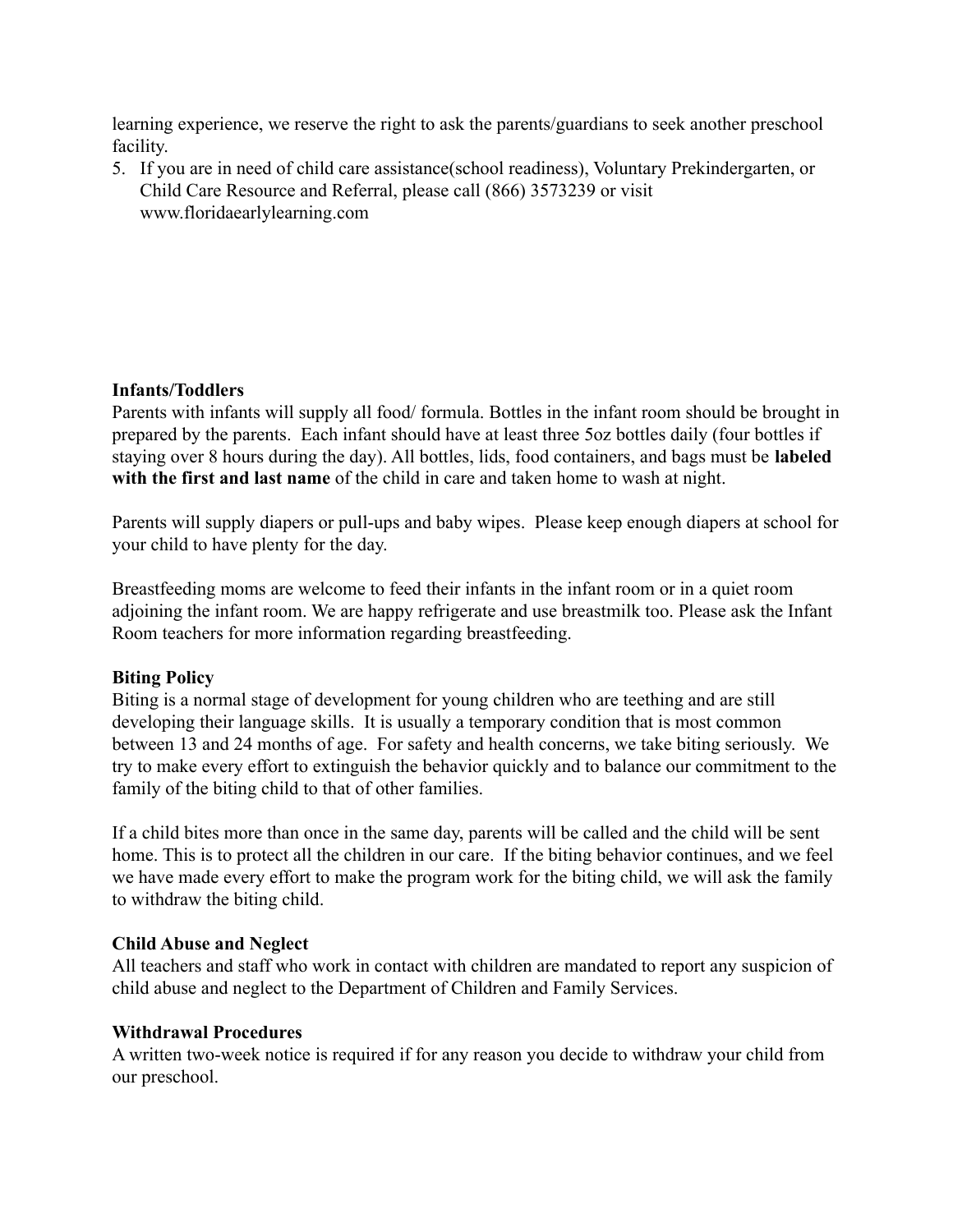#### **Fundraising**

The preschool may provide opportunities to participate in fundraising during the school year. Participation is not mandatory but encouraged to provide additional equipment and supplies for the classrooms. Donations are always welcome.

#### **Resolving Problems/ Complaints**

We will use the biblical model of Matthew 18:15-17 to handle any disputes. The principle meaning is to handle each complaint with the persons directly involved at the lowest level possible. If a resolution is not accomplished, then the parent meets with the teacher as well as the director to seek a resolution in a spirit of reconciliation.

#### **Curriculum**

At CUMP we use a unit based curriculum for our children. Our curriculum encompasses a biblical objective, bible lesson, unit theme, social studies, language arts, letter activity, pre-writing skill, math, literature, creative art, and problem solving, and science/curiosity/sensory skills. Each week we provide resources in the form of Movement Education, Spanish, Chapel, Character Development, and Music for our children. We utilize Pinnacle (Infants-2) & WEE Learn Curriculum(2+) to develop skills, verbal communication, and social skills.

#### **Enrollment Procedures** Each

February begins the enrollment period for the following Summer and Fall. Currently enrolled families will have 2 weeks prior to Feb to enroll their children. In order for current families to re-enroll, their child's account must be up to date. Enrollment opportunities will open to families on our waitlist in the Spring.

#### **Non-discrimination and Harassment** CUMP

maintains a firm policy prohibiting discrimination against any race, color, or national and ethnic origin. All forms of harassment by students, school personnel, or parents that create an intimidating, hostile, or offensive environment will not be tolerated under any circumstances.

**Dismissal Policies and Procedures** There may come a time that we find it necessary to dismiss your child from CUMP. On those rare occasions, the following would be cause for dismissal. **Excessive** 

aggressive behavior

-Use of threats or verbal abuse

-Failure to follow school policy

-Failure to follow the school's rules and requirements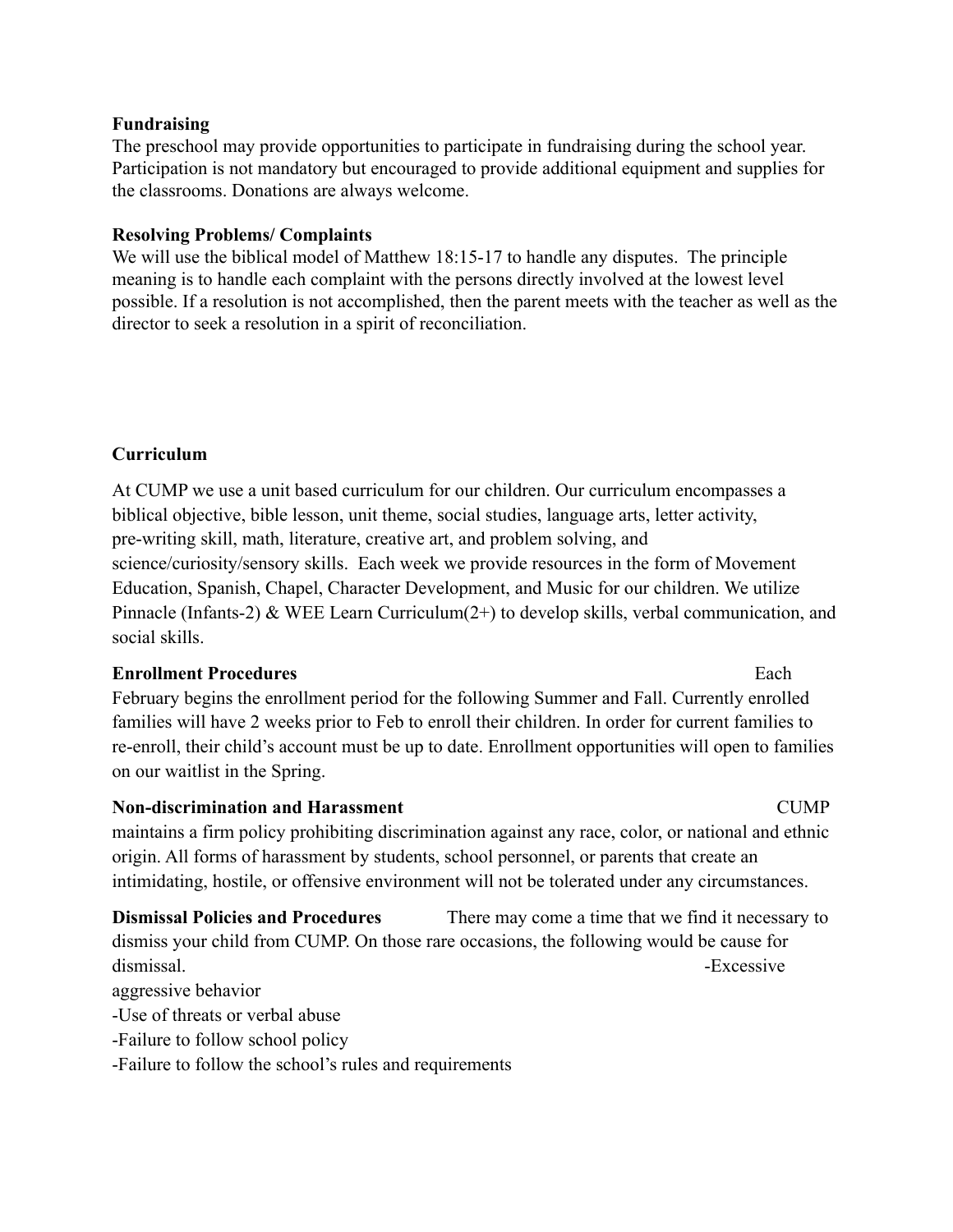-Failure to pay tuition on time -Excessive absences or tardiness in VPK

#### **Open Door Policy**

Parents are welcome to visit their child's classroom at any time. We encourage you to visit at least once to get an idea of what your child's day entails. Volunteers are welcome to help in the classrooms on an as needed basis with the approval of the Director and Classroom Teacher and must check in at the Preschool office first. Anyone volunteering over 10 hours a month must complete a background check through the Department of Children and Family Services at their own cost.

### **Your Child's First Day**

We recommend touring the school with your child prior to their first day of preschool. We understand that no matter how well prepared a family may be, this process can be overwhelming sometimes. We encourage parents to reassure their little ones, but making it short and sweet is the most beneficial for everyone. Parents are welcome to call to see how their child is adjusting to their new environment. We do not consider any questions or concerns you may have unimportant.

Adjustment periods vary depending on each child. We recommend that you give your child at least a month to adjust to the new environment. Please allow two months for those children attending fewer than five days a week. We do ask that parents do not volunteer in the classrooms for at least a month after the start of the school year to allow adjustment to their new routines and schedules.

#### **School Calendar**

Christ United Methodist Preschool is a year round school. Each year, we are closed for a Christmas break and a Spring break and a Teacher Planning day. The preschool will also observe the following holidays: Labor Day, Veteran's Day, Thanksgiving Day and the day after, Martin Luther King's Birthday, President's Day, Good Friday, Memorial Day and Independence Day. If the holiday falls on a weekend, check the School Calendar for the holiday observance date. Tuition does not get prorated for days the school is closed – these are already factored into our tuition prices. The School Calendar is passed out at the beginning of each school year and can be picked up at any time in the office.

### **Emergency Closures**

In the event of an emergency, such as power outages, pandemics, inclement weather, etc., we may have to close our school. You will be notified immediately. Full tuition is still expected. You can also check our Facebook Page and Website for information.. Please notify the office of any changes in your contact information. In the event of an evacuation, we will call parents/guardians and request an **immediate** pick-up of the children.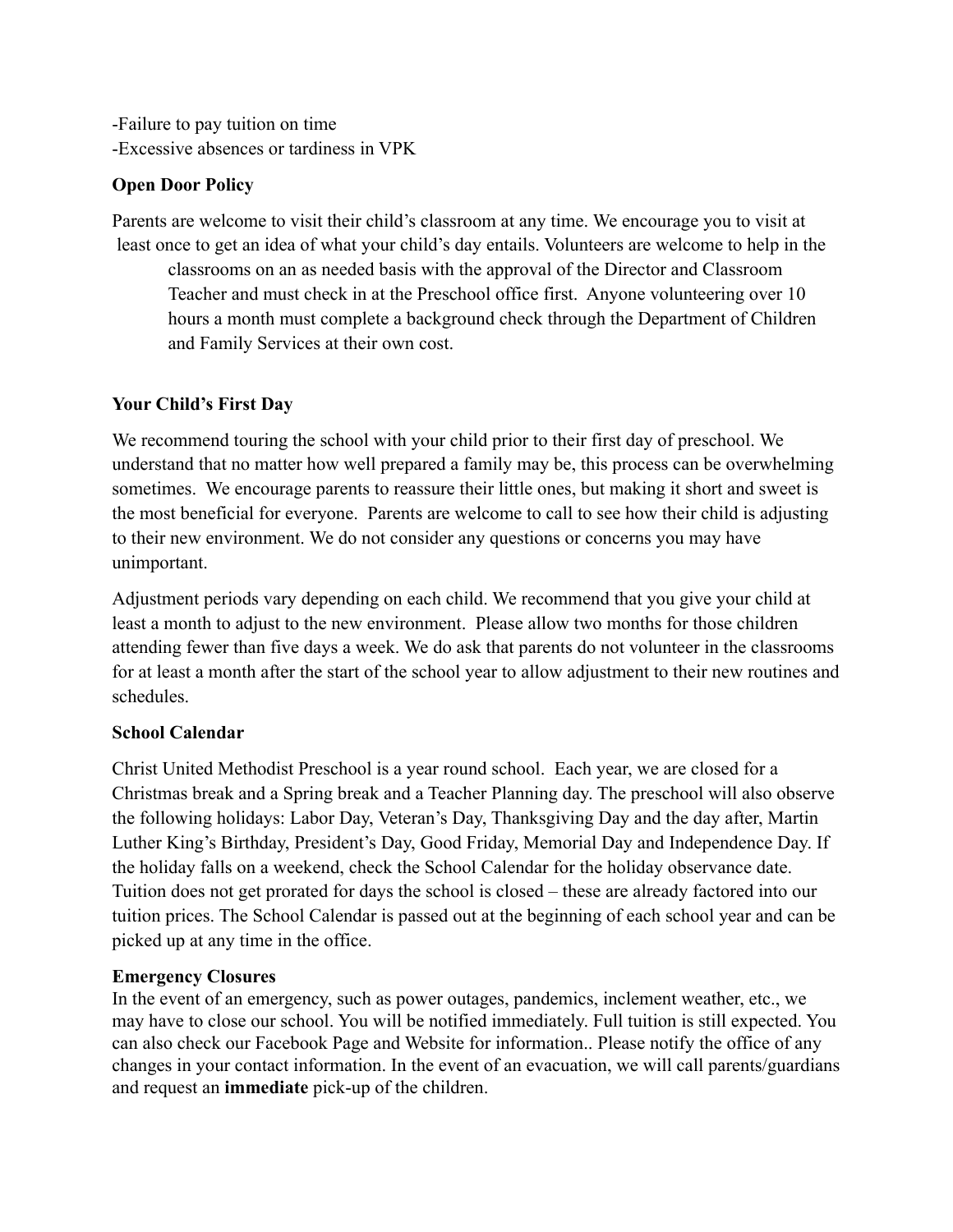#### **Absences**

Parents must notify the preschool office when their child will not be attending due to illness or vacation. If we do not hear from you, we will need to call you or a contact about your child's absence. Parents of VPK children are requested to document any absences through a written note turned into the preschool office.

### **Vacation**

After attending our preschool for 3 consecutive months, parents are eligible for a 5 day vacation credit (Monday through Friday only of the same week) to be taken once during the school year (August through July). This week can be used to offset the weeks we are closed for Christmas or Spring break. A form must be filled out in the preschool office the month prior to using the vacation credit.

#### **Drop-off and Pick-up-We are open from 7:00am to 6:00pm.**

- 1. Non-VPK children should be dropped off any time before 10:00am.
- 2. VPK is a state funded program and VPK students must be in their classrooms on time 9AM, according to the VPK attendance policy.
- 3. For drop-off, please bring your child directly to the classroom he/she is assigned to. For dismissal, parents will go to the classroom also and pick up their child directly in the room or on the playground.
- 4. Parents of half-day students will pick up their child in the classroom by 1:00.
- 5. Our preschool CLOSES at 6:00pm. A child here at 6:00pm will be taken to the preschool office for pick-up. All classrooms will be locked at 6:00pm.
- 6. If a student is picked up after 6:00pm, there will be a \$10 late fee for the first 1 to 5 minutes, and \$1 per minute thereafter. Late fees are due at the time of service or the next morning. If your half-day child is not picked up by 1:05 p.m., he/she will be taken to extended day or the office and the parent will be charged the extended day price of \$12.00/ hour. In the event that a parent does not show up, we will call down the pick up list. A phone call to the authorities will be made after an hour of no contact made.
- **7.** For your child's safety, we will not release your child to anyone who is not on their authorized pick-up list.
- **8.** Notify the school in advance if someone new will be picking up your child. Written authorization is required for anyone being added to your initial pick-up list. ID will be checked for anyone we do not know.
- **9.** We will only release our children to an adult (age 18 or over).

#### **Parking**

Please utilize the parking spaces in the parking lot when dropping off and picking up your child. Parking in front of the school next to the sidewalk makes it hard for parents to get around and difficult to see children crossing. **We ask that you drive slowly (10- 15 mph)** through our parking lot for everyone's safety. Do not leave children unattended in vehicles or on school ground.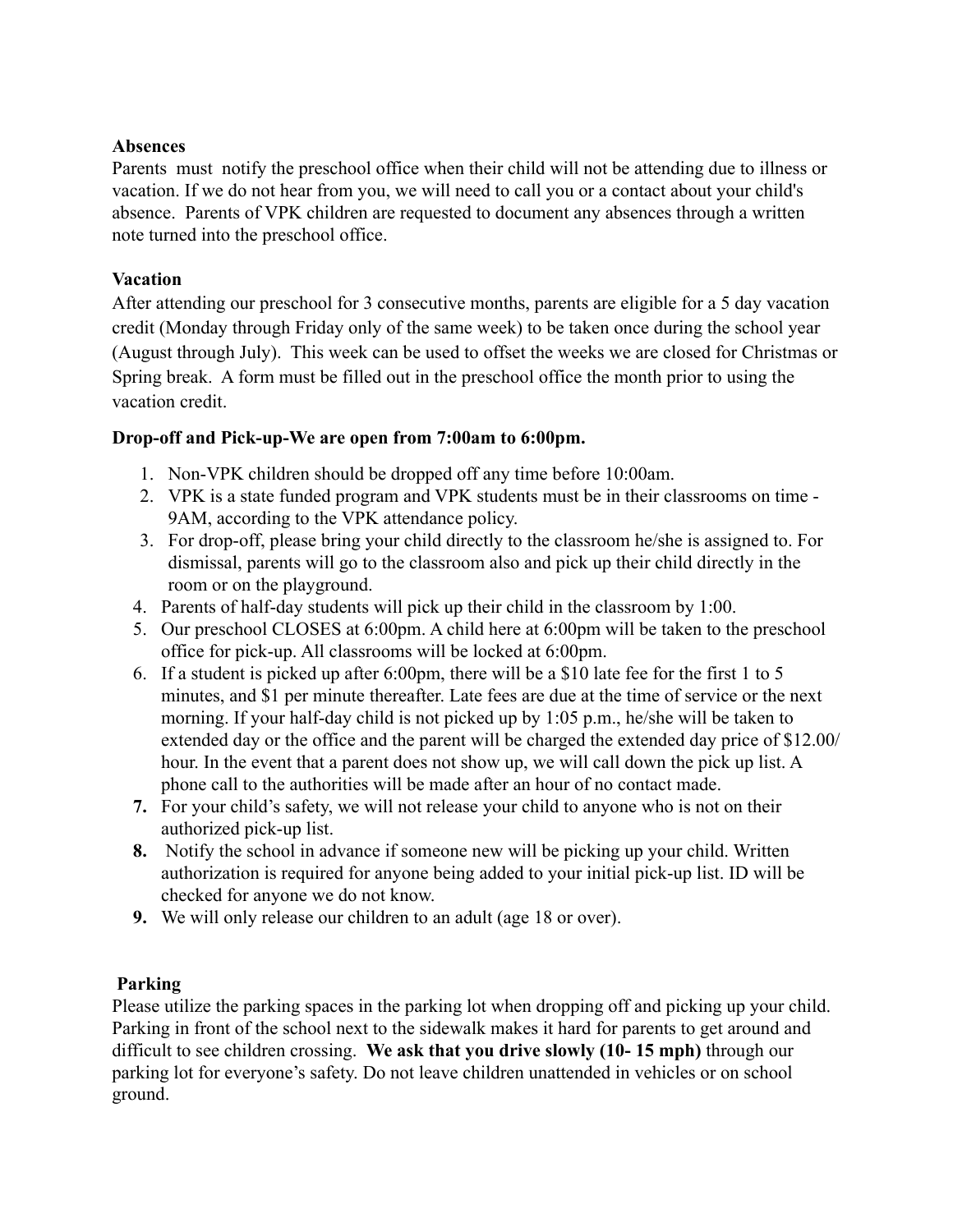#### **Accident/ Incident Reports**

An accident or incident report will be written for any injuries that occur at Christ United Methodist Preschool. The person who is picking-up your child will be required to sign any reports that happened that day. A copy will be given upon request.

#### **Emergency Preparedness Procedures**

Each month we will conduct drills according to our Department of Children and Family Services regulations. These could be fire drills, inclement weather drills, or lock-down drills. Those who are on campus at that time will be required to participate. If we are on a lock-down procedure, no child or parent may enter or leave the premises until the school is cleared.

#### **Lunch/Snack**

**Lunch** - Your child will need to bring a healthy, balanced lunch to school each day in a lunch box. The lunch box should include at least one ice pack and be labeled with your child's first/last name. The healthy lunch should consist of items your child will eat that do not need to be refrigerated or re-heated, along with water, milk or plain juice. Napkins, utensils and any other necessities should also be included in lunchboxes. Do not send soda, candy, cookies, pudding or very sweet items for lunch or snack. A healthy lunch should include a combination of a protein, vegetable, fruit, grain, and dairy items.

**Snacks** - Parents will provide a healthy snack for their child. For part-time program, one snack and for full-day, two snacks. Round foods and foods associated with choking must not be served to children under 4 (ex: popcorn, pretzels, nuts, chips. Round foods like grapes can be cut in half.

#### **Water – Each child must have a water bottle or thermos each day with his/her name (first and last) clearly labeled on it.**

#### **Playground Rules**

To ensure everyone's safety on the playground please discuss our playground rules with your child.

- Swings only go forward and back with a child on their bottom or stomach (superhero style). Children do not walk behind or in front of the immediate swing areas.
- Only one student at a time coming down a slide; students should walk up the stairs and slide down on their bottom feet first.
- Only one student at a time on the monkey bars and no climbing on the top.
- Mulch stays on the ground.
- No climbing on the fence.
- No toys on or under the play equipment (slides, bridges, monkey bars, climbing house, etc.).
- Two- year-olds are not allowed on the bridge and should not climb higher than the second rung on the climbing house.
- The playground is closed outside of preschool hours or when no teacher or staff member is out there.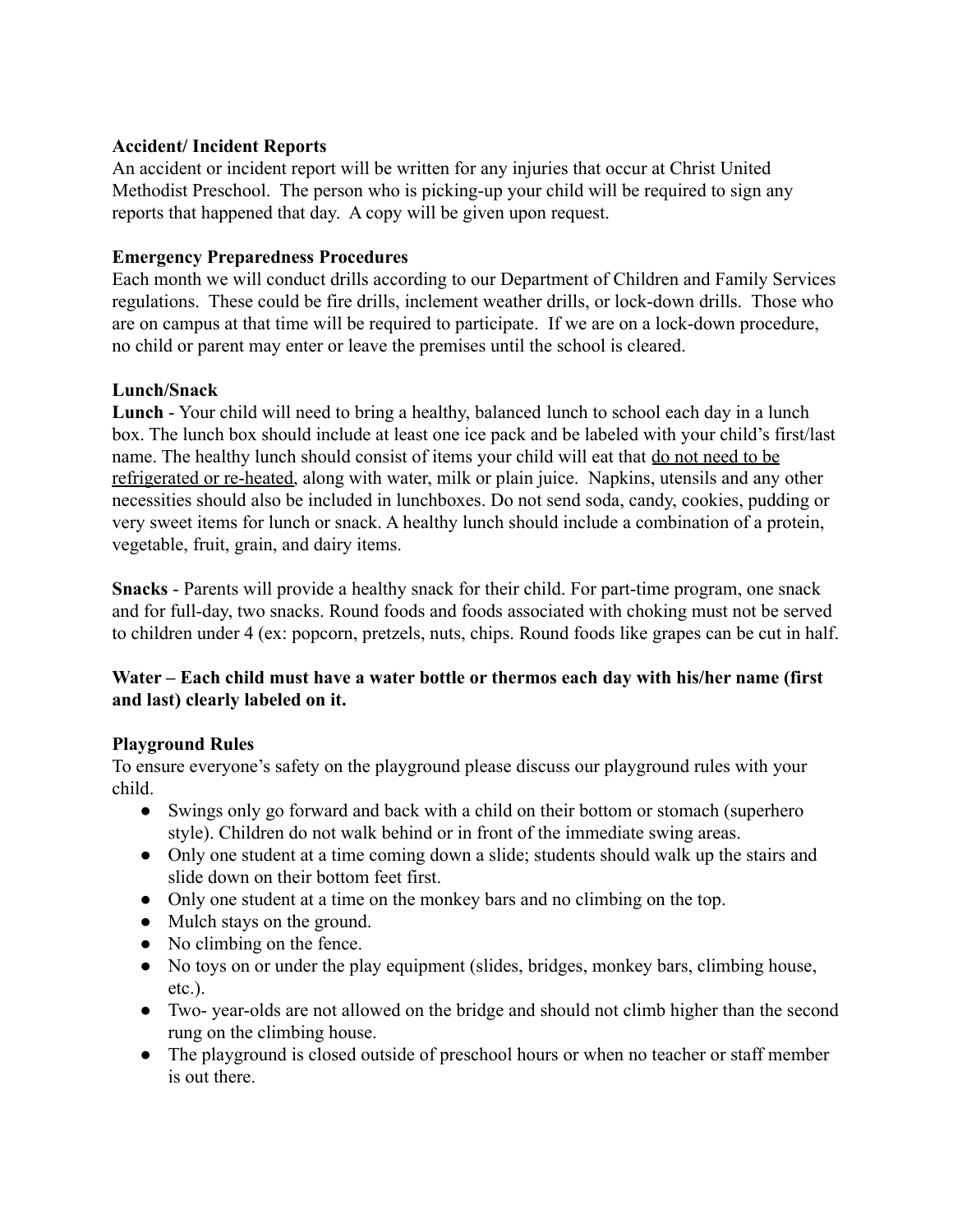#### **Potty Training**

**Potty training starts at home.** Once your child has had on-going success with potty training **at home**, then we will gladly assist them with potty training here at school. It is recommended that your child wear elastic waist pants that are easily removed by the child. Pull-ups are required until your child has been accident free for one week. Pull-ups with tabs that open and reclose should be provided by the parents. All children must be potty trained before entering the 3-year-old classroom.

### **Hands-On Projects**

- 1. During the year, the children will participate in many different arts and crafts projects. We use a lot of items that are normally discarded. We would greatly appreciate any donated items that our children can use for various projects. Some of the items we could use include used greeting cards, children's toy magazines or catalogs, Styrofoam trays, egg crates, cardboard paper towel rolls and plastic containers with lids.
- **2.** Your child's teacher may also post a list of needed items on the bulletin board from time to time. We appreciate your donations.

#### **Share Day**

Most classes will have a share day one day during the week. Please do not let your child bring in any toy guns, knives, or weapons. We will not be held responsible for any lost, misplaced or broken items.

#### **Toys**

Please do not bring any outside toys to school (except on teacher requested share days).

#### **Tuition**

- **1. Tuition is due on the first day of the month. Please be prompt in making your payments. If tuition is not paid in the first week of the month, a late fee of \$25 will be applied.** If tuition and late fee are not paid after the first week, your child will be asked to return to school only after payment in full has been made.
- **2.** Tuition can be paid in the preschool office or placed in the locked drop box outside the preschool office. Do not leave tuition payments in your child's folder or give to your child's teacher; they cannot accept money.
- 3. We accept check, money orders and payments through our brightwheel software for tuition payments.
- 4. Your child's name must be written on the memo line of the check to ensure that the correct account is credited.
- 5. The full tuition is due and payable on the  $1<sup>st</sup>$  day of the month whether your child attends care on the agreed days or not. There will be no pro-rating due to illness or holidays.
- 6. There will be a \$25.00 fee if a check is returned for non-sufficient funds. If a check is returned for NSF, we will require a money order to be given for any further tuition payments.
- 7. There will be a 10% sibling discount for families with more than one child attending our preschool. The discount applies to the older child at our school.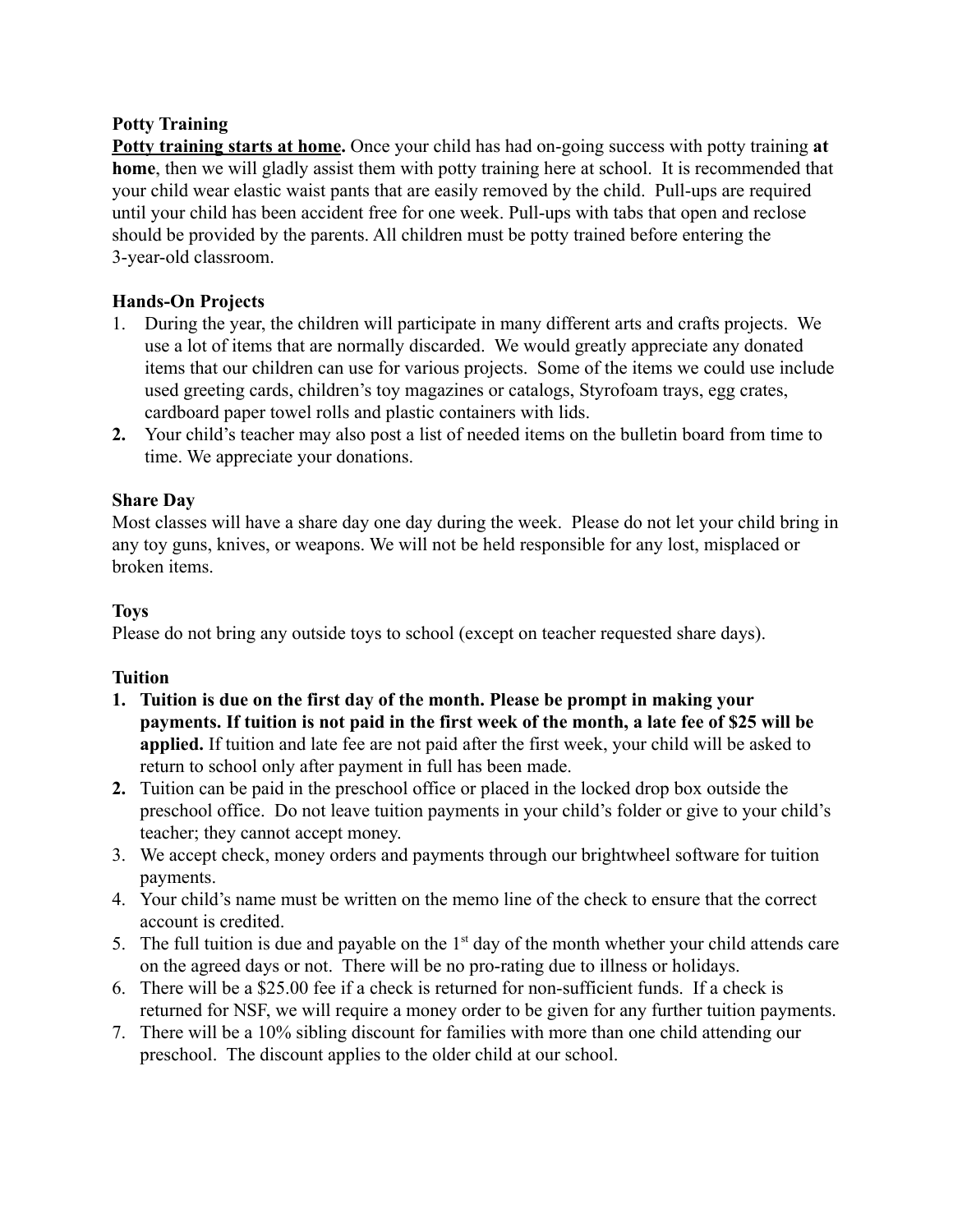8. We offer a 10% discount to those families who are active members of Christ United Methodist Church of Neptune Beach. Validation of membership must be approved by the church office.

#### **Custody Procedures for Legal Guardians**

Christ United Methodist Preschool must be provided with any court ordered custodial documentation that limits the rights of a parent who is unable to pick-up a child from our care. This is kept in the student file.

#### **Napping**

Nap time is from 1:00pm to 3:00pm for ages two and up and adjusted for younger children. Napping students need a nap mat, blanket, and a **tight** fitted crib sheet. Sheets and blankets will be sent home at the end of the week to be laundered and brought back. All must be marked with first and last name. Nap mats must be at least **1" thick**, covered with an impermeable surface, and appropriate for the child's size**. Mats must be free from rips or tears** (DCF law). A torn mat will need to be replaced by the parent. See Safe Sleep Policy for more information.

#### **Parties**

- 1. Children love to celebrate their birthdays with their school friends. If you would like to bring a special treat from home to celebrate your child's birthday, let your teacher know24 hours in advance. We prefer small cupcakes with minimal icing, cookies or muffins; no cakes please. Fun healthy treats like fresh fruit and yogurt are also encouraged.
- 2. If you are passing out invitations at school, please be considerate and provide **all** classmates with invitations to birthday parties or celebrations. Invitations where only a few are invited must be done outside of school.
- 3. For special occasion parties (Christmas, Easter, etc.), teachers will post a notice on the bulletin board outside the classroom door asking for volunteers to furnish different party foods and/or accessories.
- 4. A permission slip must be on file in the preschool office in order to participate in any food related event.

#### **Clothing**

- 1. Please dress your child in appropriate play clothes for school.
- 2. We do a lot of messy activities that may cause your dressy clothes to get stained. Only wear clothes to school that you are ok with getting dirty.
- 3. **Children are required to wear socks and fully enclosed tennis shoes each day.** Crocs, flip flops, and sandals are not permitted.
- 4. Put your child's name on all jackets, sweaters, hats, gloves, etc. that he or she may bring to school; it is difficult for teachers to remember all the different items of clothing each child brought to school.
- **5.** Please dress your child appropriately for the weather.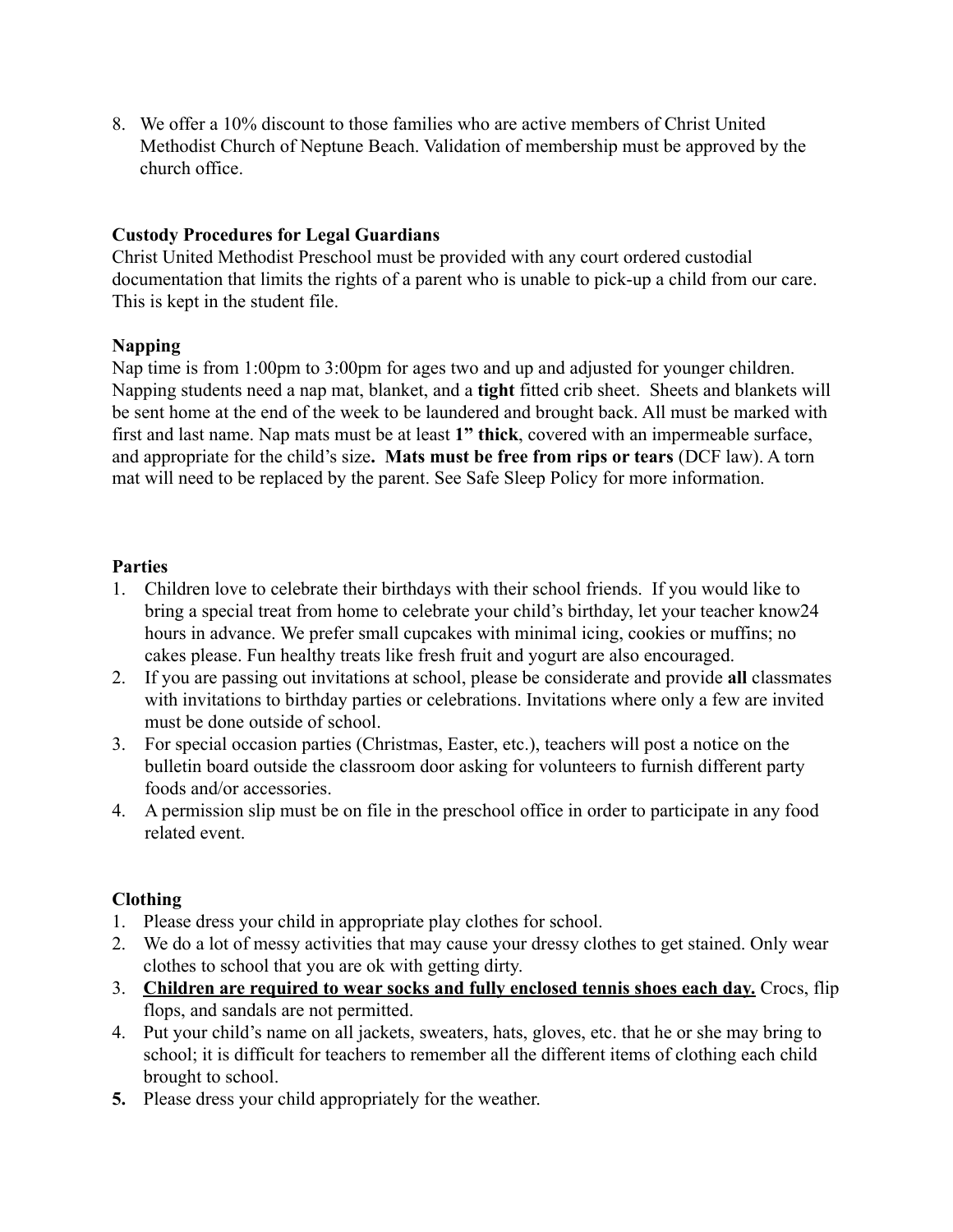- 6. **Send Extra Clothing-** Occasionally, a child may have an "accident" and be in need of a change of clothes. We ask that you keep a change of weather appropriate clothing in your child's backpack (or classroom) – don't forget extra socks and shoes when potty training. **Extra clothes must be in a baggie labeled with first and last name.**
- 7. If wearing a dress, your child must wear shorts, bike shorts, or pants underneath to provide modesty.
- 8. Clothing with inappropriate slogans or advertising will not be permitted.

#### **Labeling**

Please label everything with your child's first and last name. This includes, backpacks, lunchboxes, water bottles, clothing, sheets and blankets, coats, hats, mittens, baby bottle bodies and tops, baby food containers, spoons, bibs, shoes…… Label everything. Please understand that labeling is a DCF requirement, so if you choose not to label, then our teachers will label for you using a black Sharpie marker.

A popular choice is to order preschool labels online. Customizing labels can be a fun way to personalize your child's belongings.

## **Namebubbles.com**

#### **mabelslabels.com**

If your child brings an item with top and bottom pieces, like a baby bottle with a cap, both pieces need to be labeled with your child's first and last name.

### **Smoking**

Smoking is prohibited on the premises of Christ United Methodist Preschool and Church.

### **Illnesses**

We love your child and we want everyone to stay healthy. Please know that if your child is sick, he or she should stay home so that their sickness is not spread to classmates.

- 1. Your child should stay home (or will be sent home for 48 hours) if:
	- a) They are running a temperature of 100.4 degrees F or higher (they may return when there is no fever for at least 24 hours without medication)
	- b) They have pink eye (need medicated eye drops for at least 24 hours)
	- c) They have head lice- your child may return after their first professional treatment with documentation OR your child may return after a home treatment AND 48 hours have passed AND your child is lice and nit free. See "Lice Treatments" below.
	- d) They have constant coughing
	- e) They have an undiagnosed rash
	- f) They have had diarrhea or vomiting in the last 24 hours. If there is diarrhea more than once in the hour while child is at school, we will need to send your child home
	- g) They have difficulty breathing
	- h) They have a discharge from their nose that is not clear in color with an accompanying symptom (cough, sneezing, fever, etc.)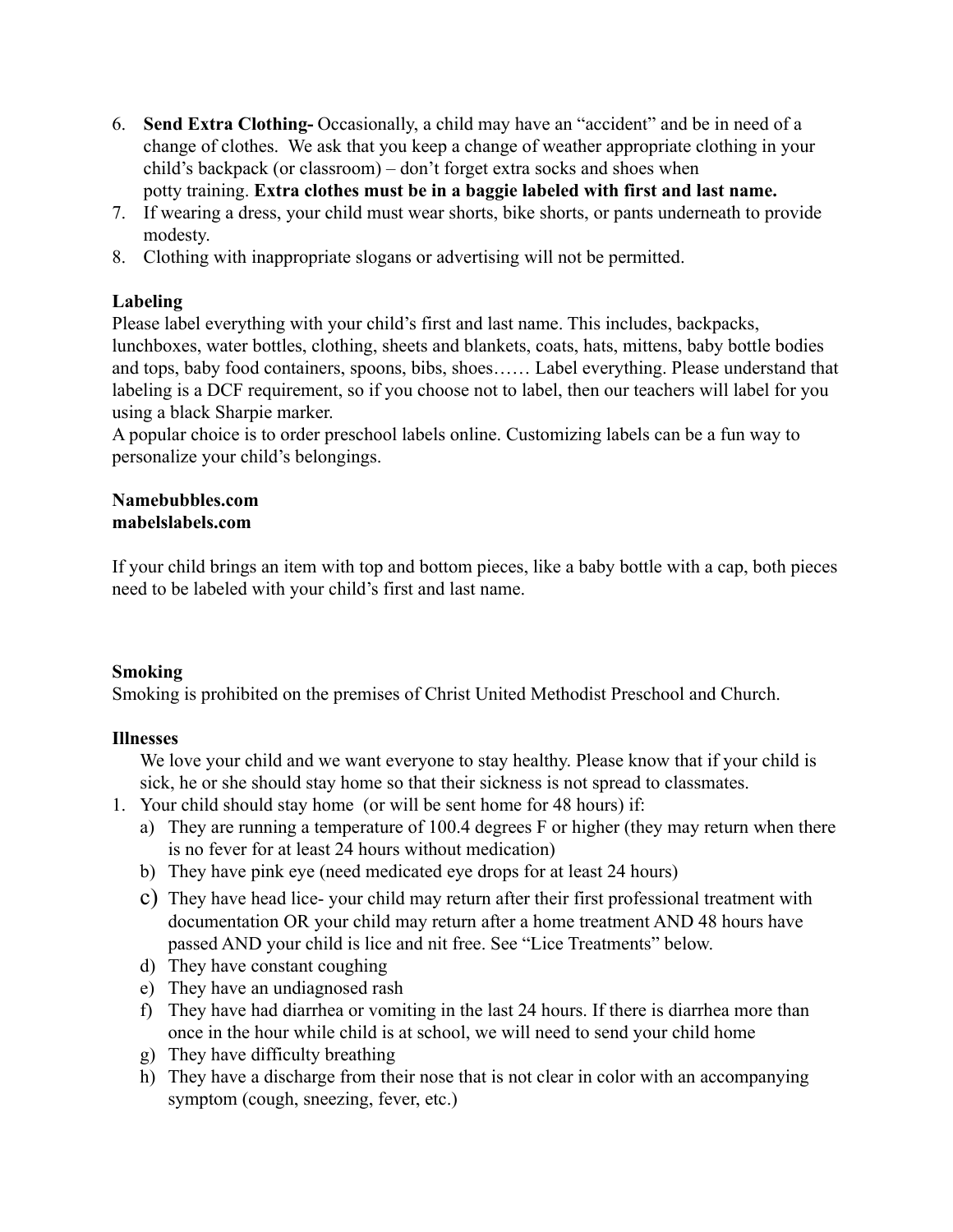#### **This is not a conclusive list. If in doubt, please keep them home so others do not get sick. CUMP may request a letter from your pediatrician prior to returning to school.**

- 2. When the preschool does send home a child for illness, a form must be signed by the guardian picking up the child that indicates any instructions on when the child can return to school. **The sick child must be picked up within the hour.**
- 3. Please let the preschool know if your child has had a communicable disease while in our care so we can properly notify the parents of your child's classmates.
- 4. If a child is fussy, cranky, and generally not him/ herself it is recommended that the child stay home. Rest during these times may prevent the development of serious illnesses and prevent the spread of potential infection to others.

#### **Medications**

- 1. **Only medically necessary** prescription medicine will be administered during school hours.
- 2. **Medication Authorization Forms must be signed by a guardian prior to medicine being given.** Any creams or sprays also require signed authorization.
- 3. All medication must be **labeled for the child, in its original container** with medication name, dosage, and time to be given. .We will not administer fever reducing medications without a doctor's signed permission with written cause (other than fever).
- 4. All oral medication must contain a measuring cup or syringe.
- **5. CUMP will not administer the first dose of any new medication.**
- 6. Medications must be **age-appropriate and cannot be expired**.
- 7. No medication of any kind may be left in a child's backpack, bag, or cubby.
- 8. **Please hand any medication to the teacher or preferably, take it to the office**.
- 9. **Please notify us if your child has any allergies**. They will need an action plan signed from their pediatrician. Epi pens & Inhalers must be in prescription box with a filled out Medication Authorization Form.

#### **Lice Treatments**

Let us help you navigate through lice. Lice is a frustrating experience for everyone involved. Lice LOVE clean hair! There is no reason to feel embarrassed, truly. Lice spreads quickly in preschool because children play almost on top of each other. Lice spreads through contact- Lice don't jump, they crawl. It is VERY important that you follow through with all steps of lice elimination, including treating your house and car, AND doing the second treatment 7-10 days after the original treatment. There are a few companies in Jacksonville that will treat all cases of head lice in their offices:

Fresh Heads 904-517-4087 Lice Care Solutions 904-694-2313

If you decide to treat at home, there are products with lots of chemicals and products that use enzymes, which are MUCH safer. We highly suggest that you purchase a lice treatment kit now and have it on hand. There are lice repellent shampoos and sprays that you might choose to use on your child daily. A few examples of home lice treatments include:

#### **Licefree brand spray (enzyme based)-on Amazon**